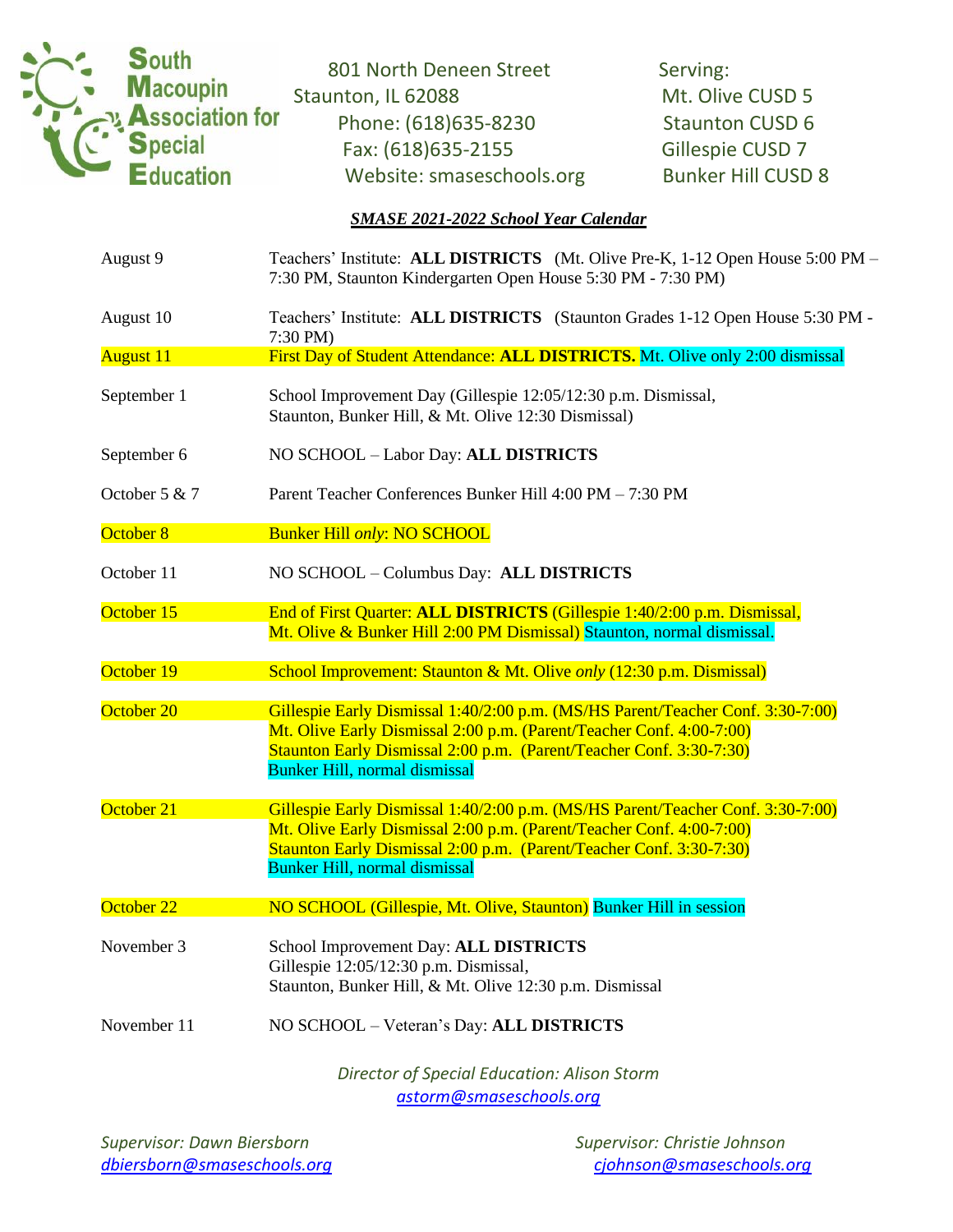

November 22 & 23 Gillespie *only*: Early Dismissal (1:40/2:00 p.m.) BES Parent/Teacher Conf. 3:30-7:00

November 24 - 26 Thanksgiving Holiday – No School: **ALL DISTRICTS**

| December 1          | School Improvement Day ALL DISTRICTS: Gillespie 12:05/12:30 p.m. Dismissal,<br>Staunton, Mt. Olive, & Bunker Hill 12:30 p.m. Dismissal                               |  |  |
|---------------------|----------------------------------------------------------------------------------------------------------------------------------------------------------------------|--|--|
| December 22         | End of First Semester ALL DISTRICTS: Gillespie 1:40/2:00 p.m. Dismissal,<br>Staunton, Mt. Olive, & Bunker Hill 2:00 p.m. Dismissal                                   |  |  |
| Dec. $23 - Jan.3$   | NO SCHOOL - Winter Holiday: ALL DISTRICTS                                                                                                                            |  |  |
| January 4           | NO SCHOOL - Teacher Institute: ALL DISTRICTS                                                                                                                         |  |  |
| January 5           | STUDENTS RETURN FROM WINTER HOLIDAY: ALL DISTRICTS                                                                                                                   |  |  |
| January 17          | NO SCHOOL - Martin Luther King Jr. Day: ALL DISTRICTS                                                                                                                |  |  |
| February 2          | School Improvement Day ALL DISTRICTS:<br>Gillespie 12:05/12:30 p.m. Dismissal,<br>Staunton, Mt. Olive, & Bunker Hill 12:30 Dismissal                                 |  |  |
| February 21         | NO SCHOOL - Presidents' Day: ALL DISTRICTS                                                                                                                           |  |  |
| March 2             | School Improvement Day ALL DISTRICTS:<br>Gillespie 12:05/12:30 p.m. Dismissal,<br>Staunton, Mt. Olive, & Bunker Hill 12:30 p.m. Dismissal                            |  |  |
| March 11            | <b>End of Third Quarter ALL DISTRICTS:</b><br>Gillespie 1:40/2:00 p.m. Dismissal<br>Mt. Olive, & Bunker Hill 2:00 p.m. Dismissal<br><b>Staunton normal dismissal</b> |  |  |
| April 6             | <b>School Improvement Day:</b><br>Gillespie 12:05/12:30 p.m. Dismissal<br>Staunton & Mt. Olive 12:30 p.m. Dismissal<br><b>Bunker Hill normal day</b>                 |  |  |
| April 11 - April 15 | NO SCHOOL-Spring Break (Classes resume April 18): Gillespie & Staunton                                                                                               |  |  |
| April 11- April 18  | NO SCHOOL- Spring Break: Mt. Olive & Bunker Hill                                                                                                                     |  |  |

*Director of Special Education: Alison Storm [astorm@smaseschools.org](mailto:astorm@smaseschools.org)*